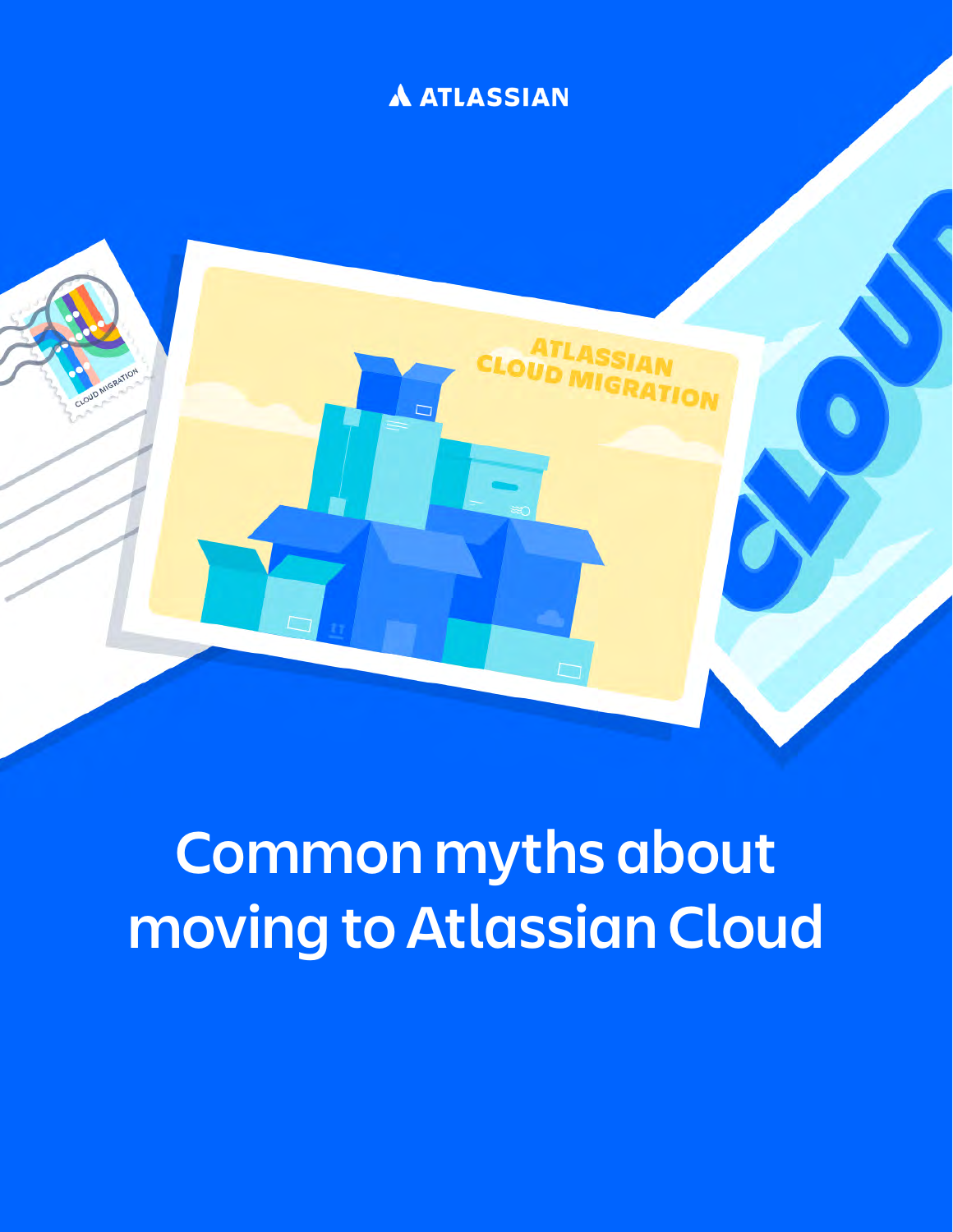# **Common myths about moving to the cloud**

95% of new Atlassian customers choose Cloud, and of those who migrate to Cloud, 90% say they'd recommend it. If your systems are all on-premises, it's time to think about joining them.

Still, it's normal to feel a little cautious (or even downright skeptical) about making a move. After all, isn't on-prem better for security? Doesn't Cloud have fewer apps? Isn't Server more customizable? And won't my teams get overwhelmed by the agile release schedules of Atlassian Cloud?

These are all important questions, but **the good news is that most of the concerns behind them were born from the cloud products of 5 - 10 years ago and do not reflect the Atlassian Cloud platform of today**. There was a time when Cloud didn't have as many apps, but that's changing-fast. There was a time when security was unproven, but now research shows Cloud is actually more secure than on-prem.

So, what's truth and what's myth when it comes to cloud? Should you stay skeptical or take advantage of all it has to offer for your teams? Here are the answers.



### **Did you know?**

High performing DevOps teams are *24 times more likely* to use the cloud, **[according to Google](https://cloud.google.com/blog/products/devops-sre/the-2019-accelerate-state-of-devops-elite-performance-productivity-and-scaling)**.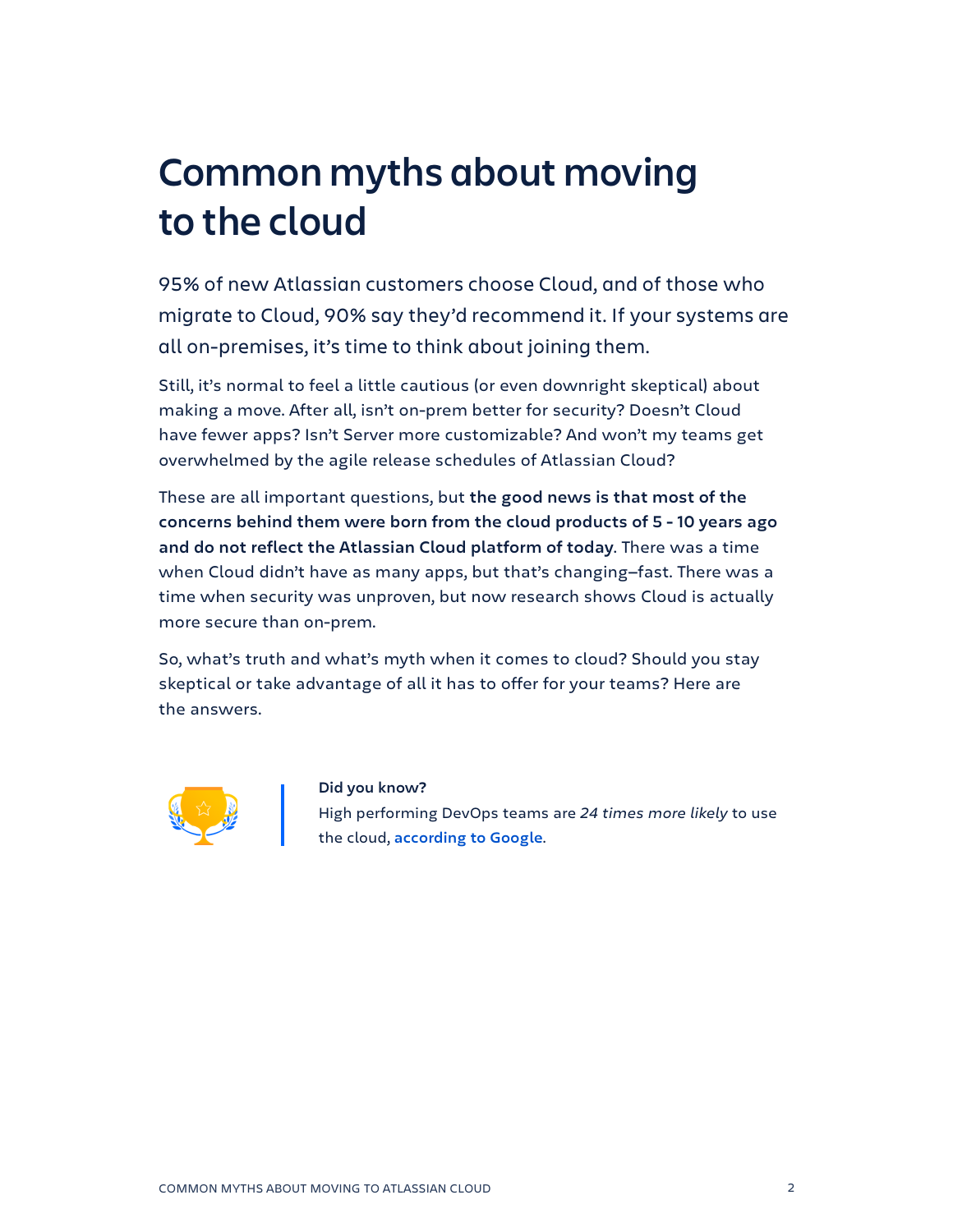# **Table of contents**

# **Common myths about:**

- Security
- Data management
- Cloud apps vs. Server apps
- Change management
- Customization
- Performance
- Scalability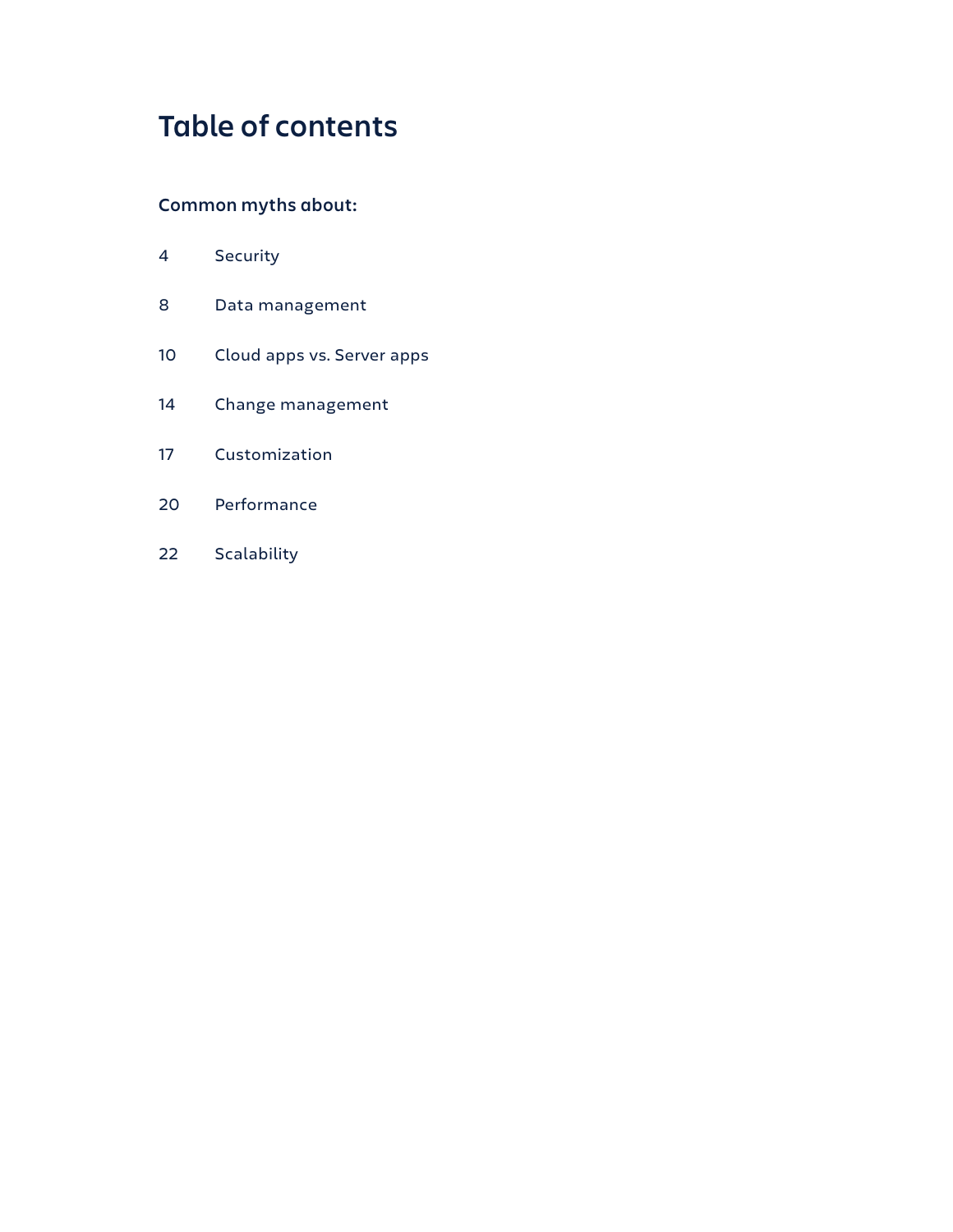# **Common myths about security**

If you're considering a move to Cloud, chances are one of your biggest priorities is security. And if that's the case, you're not alone. It's one of the most common concerns we hear about when people are researching Cloud for the first time.

But the truth is that those fears about security are solidly out of date.



**91% of customers ranked security as better than or equal on Cloud compared to Server and Data Center.**

### **MYTH #1**

**On-prem is more secure than cloud.**

### **THE TRUTH**

**A staggering 94% of businesses that have already made the move to cloud [say security got better after the move—not worse](https://www.salesforce.com/products/platform/best-practices/benefits-of-cloud-computing/). Not to mention the gains in profits, productivity, performance, scalability, and competitive advantage.**

With a typical on-prem setup, a single login gets your team into the system. They cross your security moat with the right username and password and voila!—they can get to whatever they need.

It may sound good, but that's a problem. All it takes is one bad actor, one phishing email, one hack, and suddenly your whole system is vulnerable. All your internal data. All your customer data. All your code.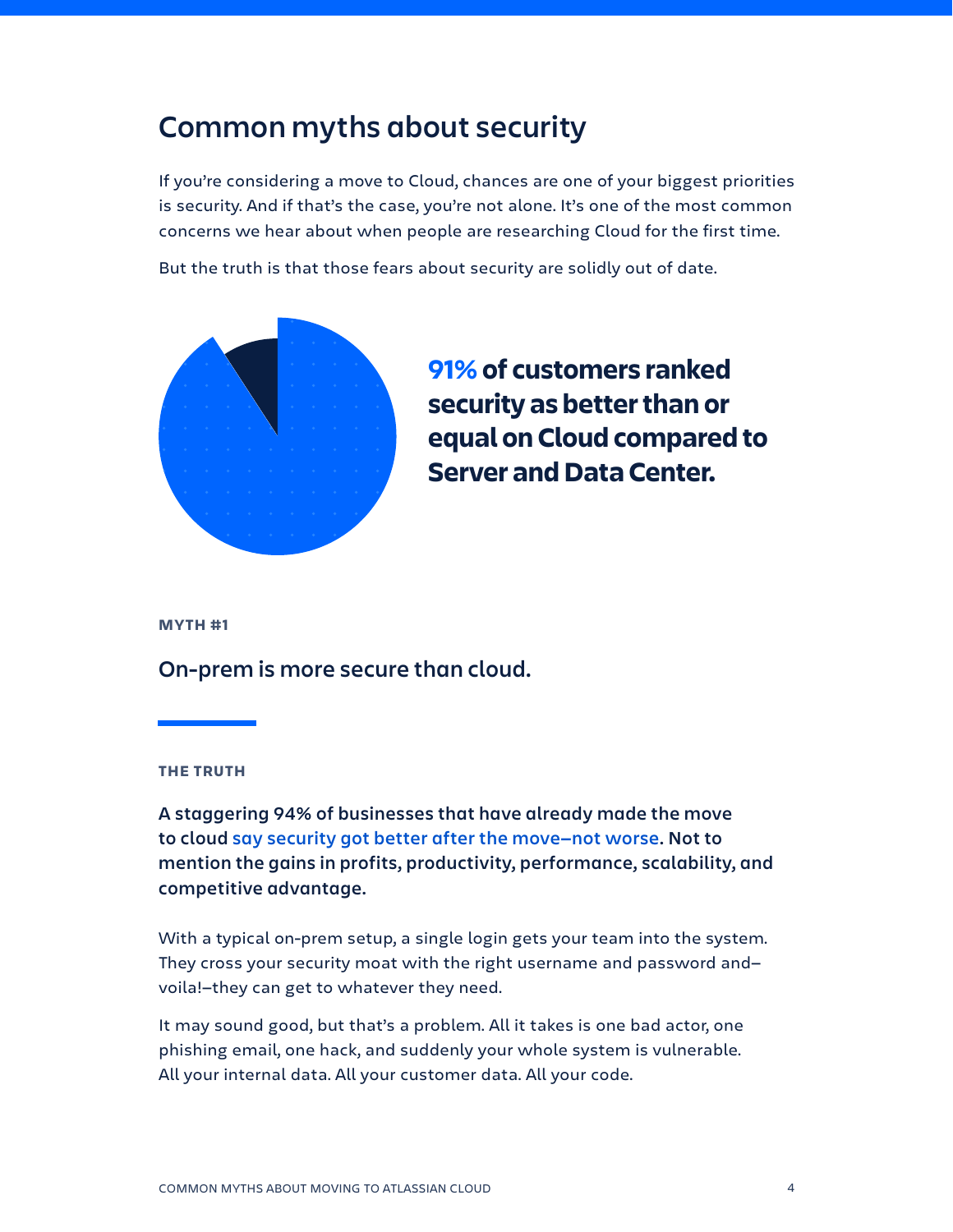The answer to this is Atlassian's **[Zero Trust approach](http://atlassian.com/whitepapers/zero-trust-guide)**. Instead of a single security moat protecting your proverbial data castle, **Zero Trust means security checkpoints for every user and every tool**. Systems check identity and device credentials and act as security gates between each tool. Which means if a hacker happens to get access to a single login, the damage they can do is limited by the user permissions and tools that login can access.

# **Typical on-prem security**

| Project manage tool  | <b>HR</b> records | Code repository | Customer data |
|----------------------|-------------------|-----------------|---------------|
| $\cdots$             | $\cdots$          | Ш<br>$\cdots$   | $\cdots$      |
| <b>Single entry</b>  |                   |                 |               |
| <b>Security moat</b> |                   |                 |               |

# **Zero Trust cloud security**



What does Zero Trust mean at Atlassian? **[Here are answers from an Atlassian Access expert.](https://www.atlassian.com/blog/access/zero-trust-security)**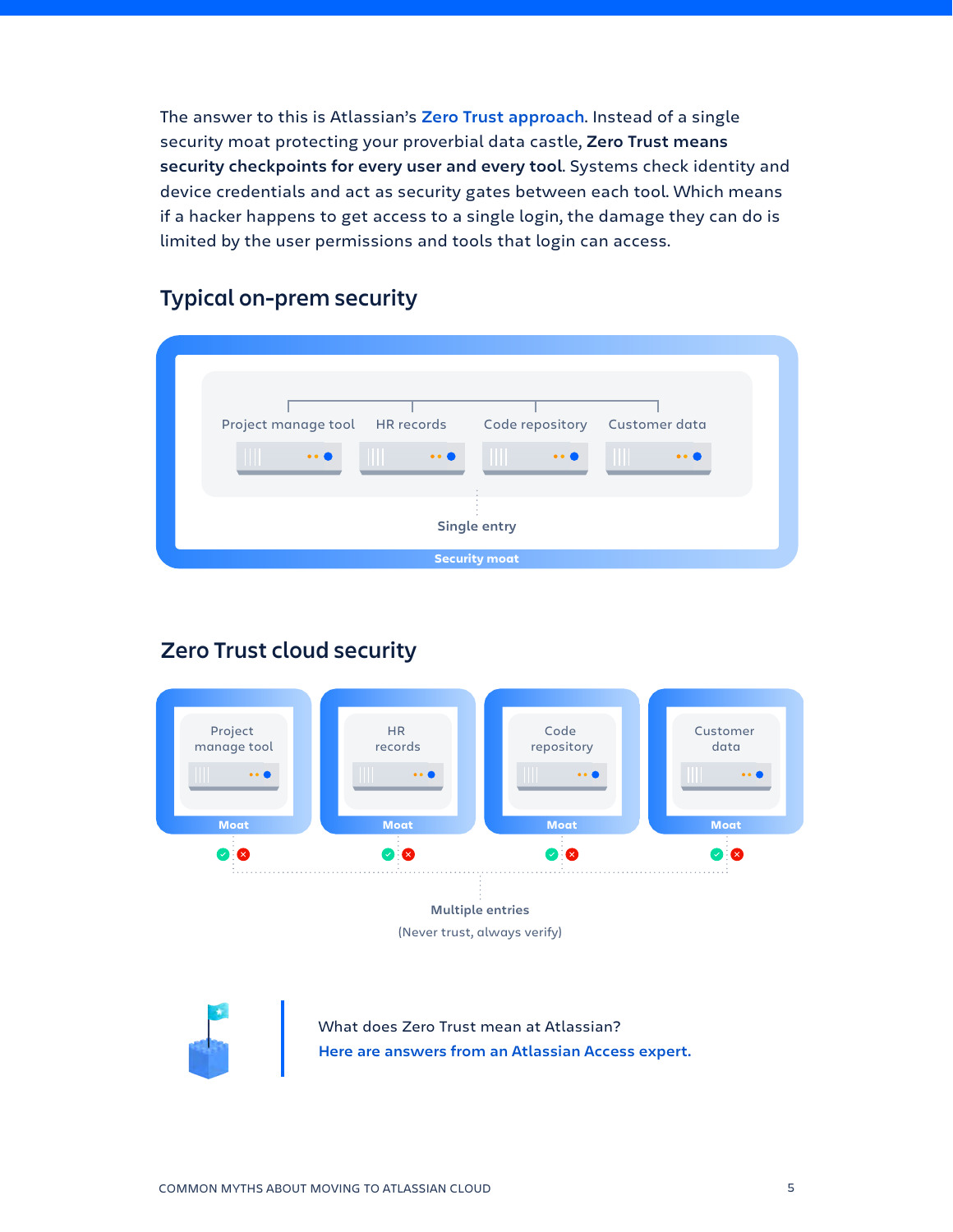**My teams prioritize security better than cloud vendors.**

# **THE TRUTH**

**Ask your in-house developers if they have enough time to spend on security issues and we're guessing you won't love the answer. In fact, [48% of developers](https://www.sonatype.com/2018survey) say they don't. Even worse, with [52% of employees](https://www.inc.com/marcel-schwantes/survey-91-percent-of-1000-employees-say-their-boss.html) saying their bosses don't have time to meet with them, your leadership probably doesn't even know about this security disconnect.**

With the right cloud vendor, this quiet de-prioritization of security disappears. At Atlassian, the security of your data is a top priority—with rigorous testing, disaster recovery plans, and encryption in transit and at rest, among other **best [practices](https://www.atlassian.com/trust/security)**. And patches and updates are released as they're available, which means **you are always operating on the most secure version of your cloud apps**.

No matter your size or user tier, every customer gets access to Atlassian's enterprise-grade security. We've spent quite literally millions to make sure it's airtight, and it'll continue to be a priority in our budgets and staffing. This means your in-house tech teams, who have been dividing focus between security and other issues, are now free to devote their time to supporting your teams and improving internal systems.

### **MYTH #3**

# **My teams aren't on the cloud yet.**

#### **THE TRUTH**

**Surprise! Even if you think you aren't on cloud, chances are, you're wrong.**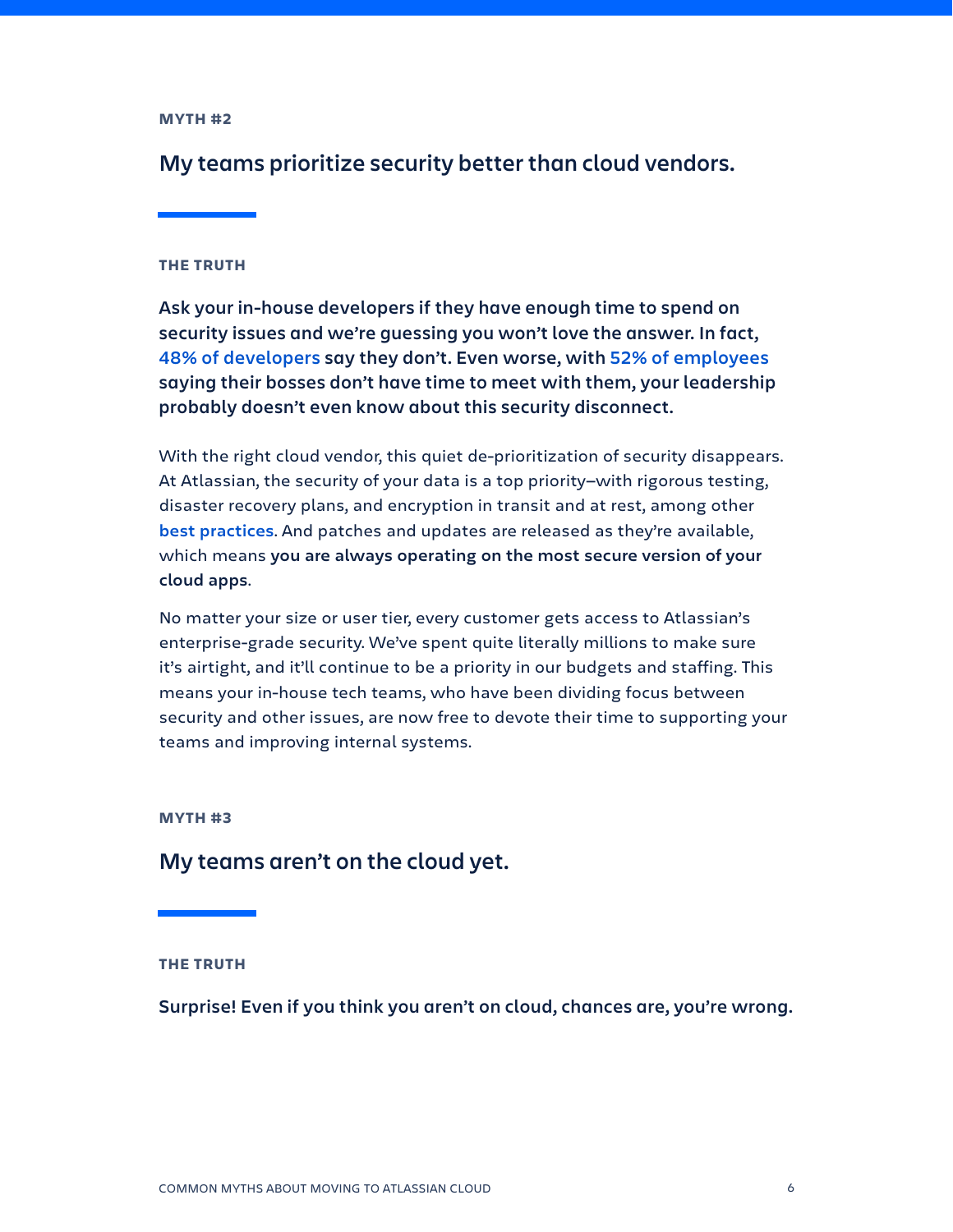So far this year, **[40% of file sharing](https://awakesecurity.com/blog/covid-19-security-impact-rise-of-shadow-it/)** has happened via what IT pros call Shadow IT—tech tools your employees are using that are not administered (and therefore not kept secure) by your IT team.

That's a pretty staggering figure—and a largely preventable one. The reason employees are using cloud tools without your IT team is that they can't get what they need within your current frameworks. The reason they're turning to cloud tools is because they improve productivity, speed, collaboration, and results. In fact, 97% of IT pros say **[employees are more productive when they](https://www.atlassian.com/blog/technology/shadow-it-balancing-rules-and-culture)  [use their preferred tools](https://www.atlassian.com/blog/technology/shadow-it-balancing-rules-and-culture)**.

And if you aren't providing those tools? Employees take matters into their own hands. As **[Gartner](https://www.gartner.com/smarterwithgartner/is-the-cloud-secure/)** explains,

# 66 CIOs must change their line of questioning from 'Is the cloud secure?' to 'Am I using the cloud securely?'

It's not a question of whether or not you should use the cloud; it's a question of whether your employees have the tools they need to use the cloud securely.



CIOs estimate that their organizations use 51 cloud services. The real average? 730. Large enterprises have it even worse, with an average of 1,200 cloud apps, 98% of which are **[Shadow IT](https://www.atlassian.com/blog/technology/understanding-the-risks-and-benefits-of-shadow-it)**.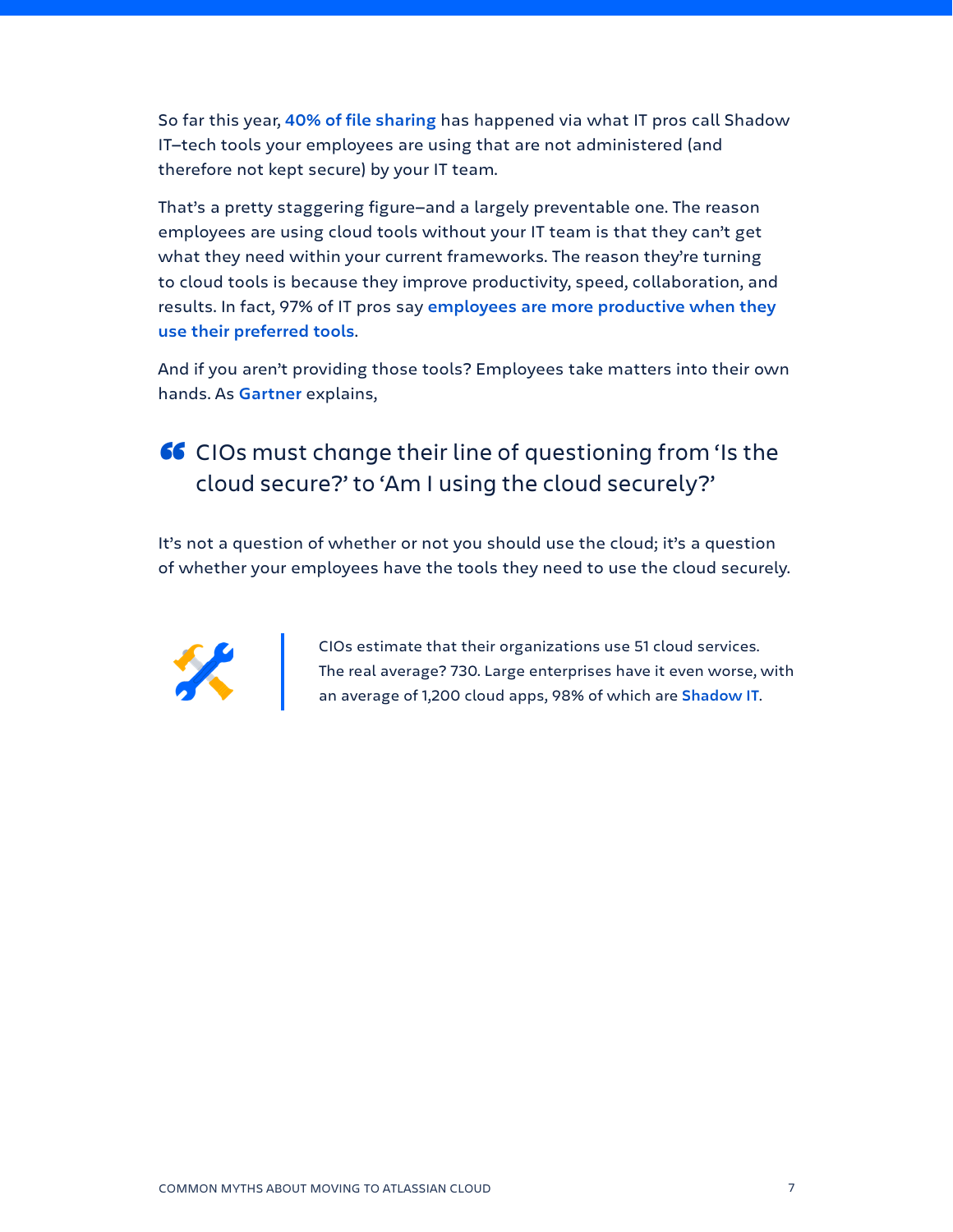# **The truth about data management in the cloud**

Data. It's the holy grail of today's business world. It gives us power to serve our customers well, and (as with all power) it comes with its fair share of responsibility. Responsibility to our customers, our employees, and the laws that govern the countries we do business in.

So it makes sense that data safety and management are some of the most common concerns businesses bring to us when we talk about cloud.

The good news? Here at Atlassian, data safety and the ease of data management are both priorities. The pervasive idea that cloud presents a data risk is just a tangle of myths we need to debunk.

# **MYTH #1**

**Cloud doesn't let me control where my data is stored.**

# **THE TRUTH**

**Here at Atlassian, our default is to store your data as close to the majority of your users as possible. But Standard, Premium, and Enterprise plans also let you choose your [data residency](https://community.atlassian.com/t5/Feedback-Forum-articles/Announcing-Data-Residency-for-Standard-and-Premium-licenses/ba-p/1732876) if you prefer. This means choosing where you host subsets of data (such as tickets or pages) based on your business needs or legal requirements.**

Data residency is already available for US-East; US-West; Frankfurt, Germany; and Dublin, Ireland. And in 2021 and 2022, Australia, Canada, the UK, and Japan will become available.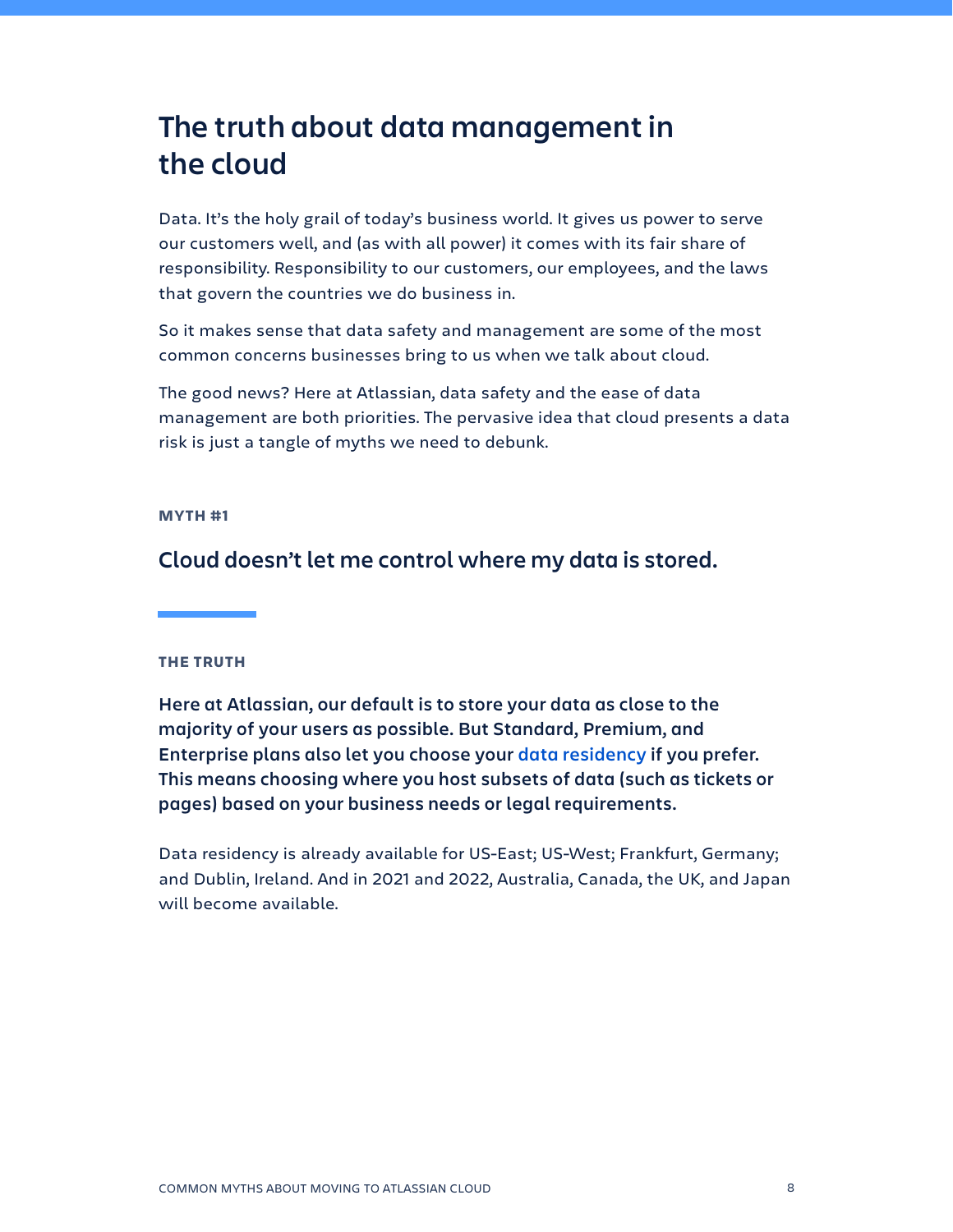**I lose control of my data when I use third-party apps or integrations.**

# **THE TRUTH**

**False! To keep your customer information private, our APIs mask user information. This means Marketplace apps only have access to personal data that is set by a user to "public". Third parties never have access to data without permission.**

With our new app development platform, **[Forge](https://www.atlassian.com/blog/announcements/forge-launch)**, it's easy to create an app. Not to mention that security, data residency, and app data use visibility are all built in.

#### **MYTH #3**

# **I can't query my database directly in Cloud.**

**THE TRUTH**

**While this is technically true, it shouldn't stop you from getting things done. You can interact directly with your tools through the Jira REST API and Confluence REST API. And if there's something you still can't figure out how to do, the Atlassian Community probably has the answer. In fact, last year [we published top BI tools and strategies](https://community.atlassian.com/t5/Atlassian-Cloud-Migration/Evaluating-Jira-Cloud-with-BI-tools-Here-are-some-options-to/ba-p/1253333) for customers migrating to Cloud.**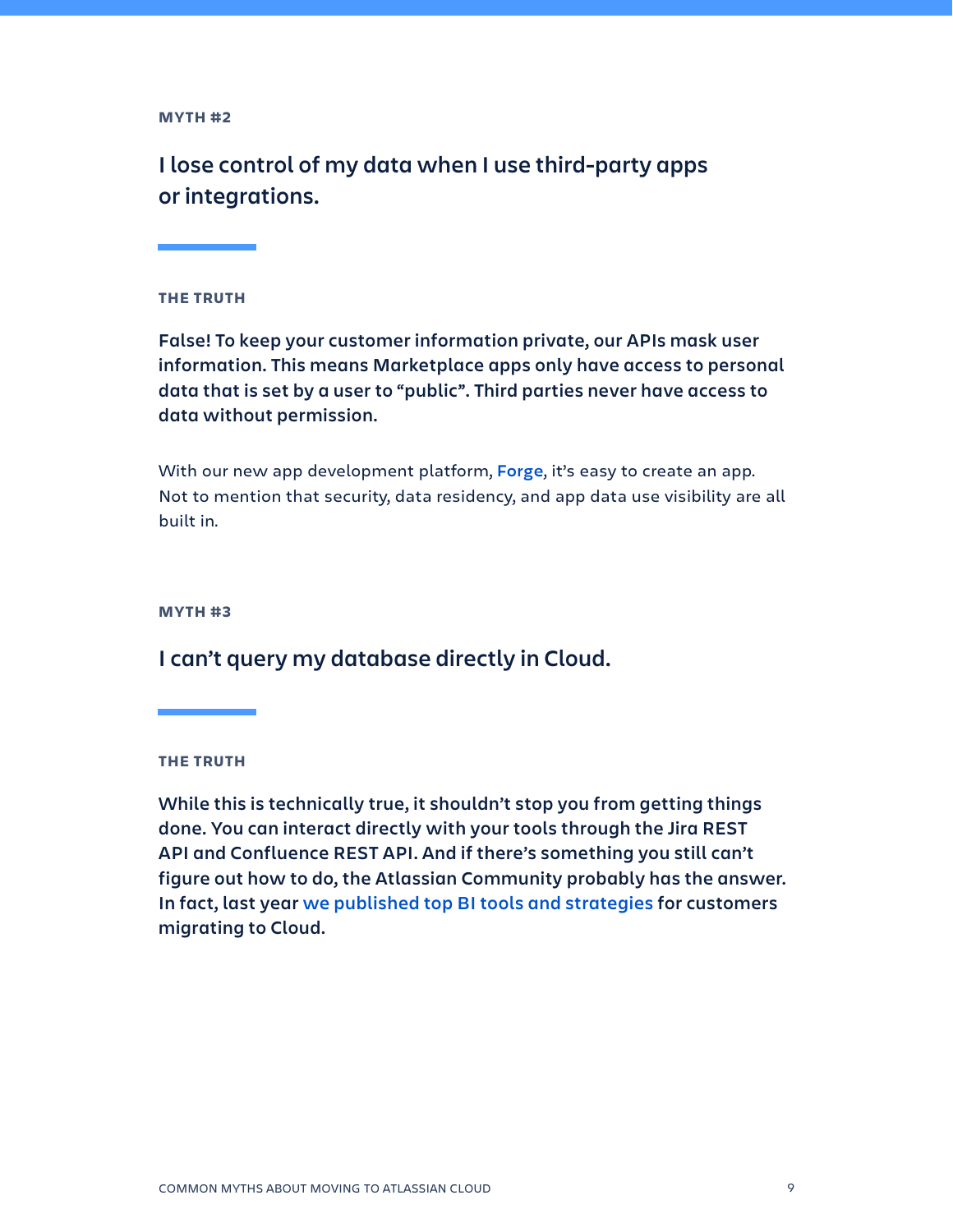# **Common myths about Cloud apps**

Over 60% of Atlassians on Server use an app or integration from the Atlassian Marketplace, so it's no surprise that one of the biggest concerns about a move to the Cloud is apps. Does Cloud have them? Can they migrate? How are they different, and how are they similar?

These are the questions we hear over and over again, and the good news is this: **Cloud is more app-friendly than you think.**

#### **MYTH #1**

# **Cloud doesn't have as many apps.**

### **THE TRUTH**

**While this may have been true a few years ago, the reality is that cloud improvements are moving fast, and what was true a few years ago is definitely not still true today. In fact, Atlassian Cloud now supports 1,000+ third-party apps and integrations—and we're adding more all the time. In the last year alone, we added over 600 apps to our arsenal. That's an average of more than 11 per week.**

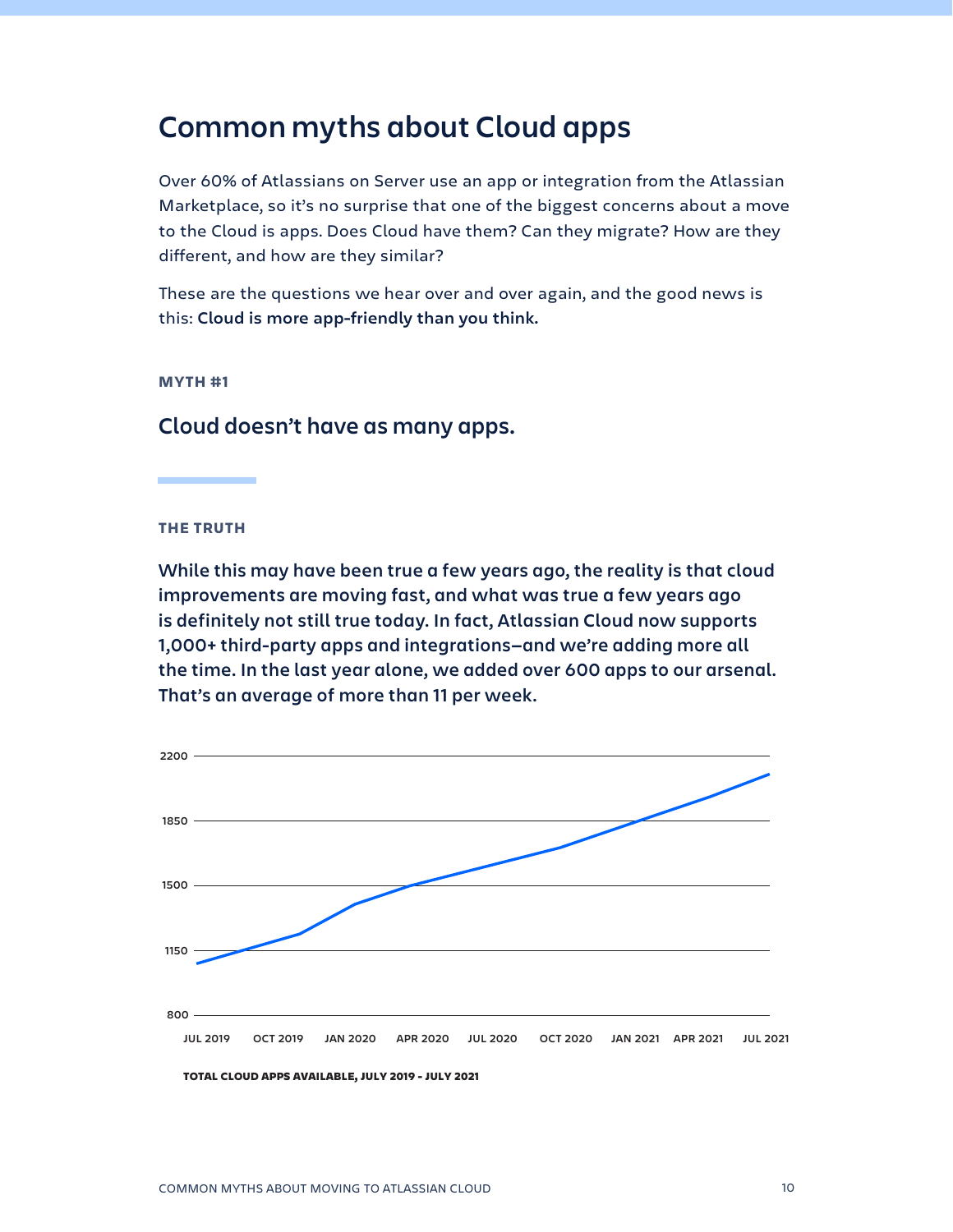Some of our most popular Server apps—including Scriptrunner for Jira, JSU automation suite, Draw.io, Gliffy, and Tempo Timesheets—are already available in Cloud. And with how fast things are moving, by the time you migrate, you'll have a lot more options.

# **Atlassian integrations**

Atlassian also has **[strategic partnerships](https://www.atlassian.com/partnerships)** with many of your users' favorite SaaS tools (including Slack, Jenkins, Github, and Zoom), with more added each year. These integrations are supported by dedicated development teams at both companies, meaning you get Cloud-only functionality, first access to feature improvements, and seamless workflows across tools without switching screens or losing context.

#### **MYTH #2**

# **I can't migrate my apps.**

# **THE TRUTH**

**With so many Atlassians relying on apps, you can bet one of our migrations team's top priorities is to simplify app assessment and migration.**

This is why our migration tools—**[Jira Cloud Migration Assistant](https://marketplace.atlassian.com/apps/1222010/jira-cloud-migration-assistant?hosting=server&tab=overview)** and **Confluence [Cloud Migration Assistant](https://marketplace.atlassian.com/apps/1219672/confluence-cloud-migration-assistant?hosting=server&tab=overview)**—both offer app assessment. This functionality shows you which apps your team is using and what's available in Cloud, which can help you map out your migration, understand what to prioritize, and perhaps even have an ah-ha moment or two about your teams' workflows.

We've also teamed up with Marketplace Partners to bring automated app migration functionality to the migration assistants. **[Automated app data](https://www.atlassian.com/blog/platform/automated-app-migration)  [migration](https://www.atlassian.com/blog/platform/automated-app-migration)** for supported Jira and Confluence apps is scheduled to roll out broadly by the end of 2021.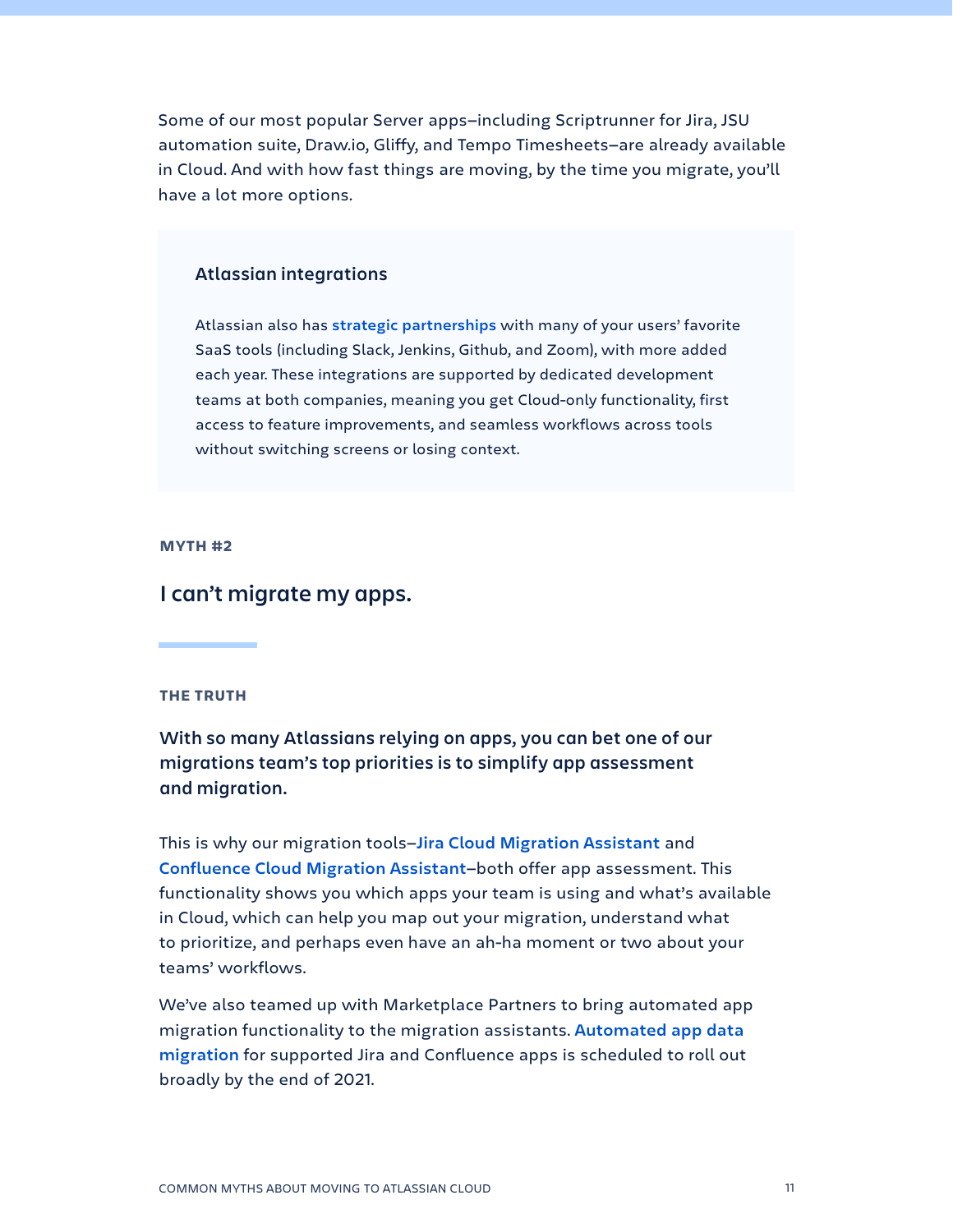**Cloud app functionality is limited compared to on-prem.**

# **THE TRUTH**

**With over 1,000 apps, Cloud functionality has outpaced Server. Are apps in the Cloud different than the ones we use on-prem? Sometimes. But different doesn't mean less. In some cases, you'll be able to replicate your workflows with existing Cloud apps. In other cases, the core functionality in Atlassian's Cloud tools might be all you need. And in many cases, app functionality is better and more robust in Cloud.**

For some customers, shifting apps sounds like a challenge before they migrate. But the truth, **[as Sky Frostenson of VSCO discovered](https://www.atlassian.com/customers/vsco)**, is that teams often prefer the Cloud UI and Cloud apps can improve workflows, collaboration, and planning by leaps and bounds:

**66** The team found that the new Cloud UI was much cleaner, unobtrusive, and more flexible…Cloud apps help to make Jira a single source of truth for development workflow, support load and triage priority, asset management, and companywide planning.

### **MYTH #4**

# **Cloud apps aren't secure.**

# **THE TRUTH**

**Remember when we said 94% of businesses say [their move to cloud](https://www.salesforce.com/products/platform/best-practices/benefits-of-cloud-computing/)  [made them more secure—not less](https://www.salesforce.com/products/platform/best-practices/benefits-of-cloud-computing/)? This is true for cloud overall, and it's true of apps.**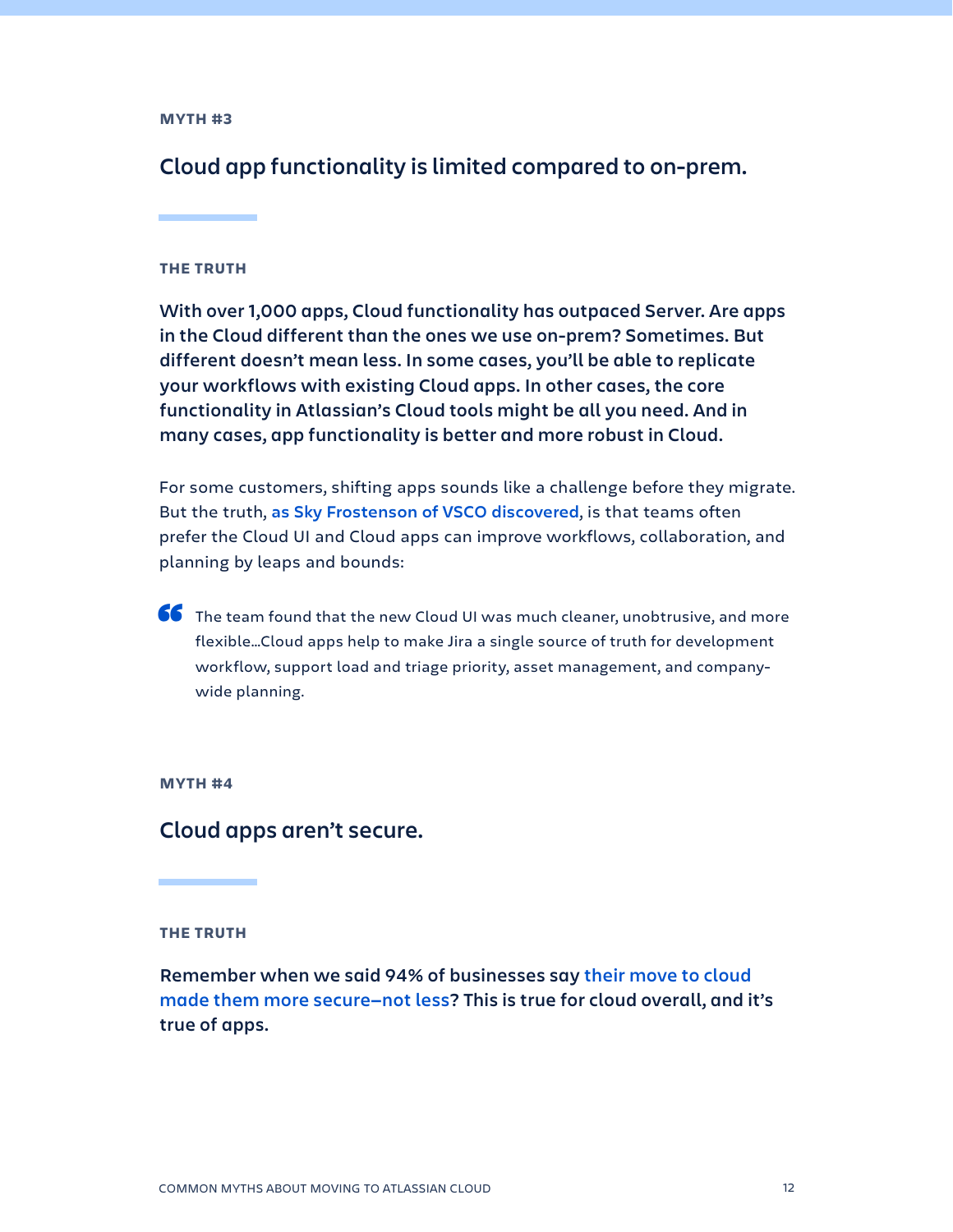So, how exactly do we keep your apps secure? With enforced minimum security requirements, a best-in-class Bug Bounty program, a collaborative security self-assessment program, clear privacy policies, GDPR-compliant practices, and constant improvements. We also always strip personal information from the API, which means user data never passes to app vendors (keeping it both safe and GDPR compliant).

Our latest improvements include:



A **[Cloud Security badge](https://www.atlassian.com/blog/add-ons/marketplace-cloud-security-participant-badge)** in the Atlassian marketplace. This badge will help customers identify the Cloud apps that participate in our Marketplace Bug Bounty program and embrace ongoing vulnerability testing from a global pool of ethical security researchers.



A **[Cloud Fortified apps badge](https://www.atlassian.com/blog/add-ons/introducing-cloud-fortified)**, a program that requires apps to participate in our four general security programs and not one but two opt-in security programs.



Cloud supports about 50% more integrations than Server, and many Server integrations have additional benefits in the Cloud.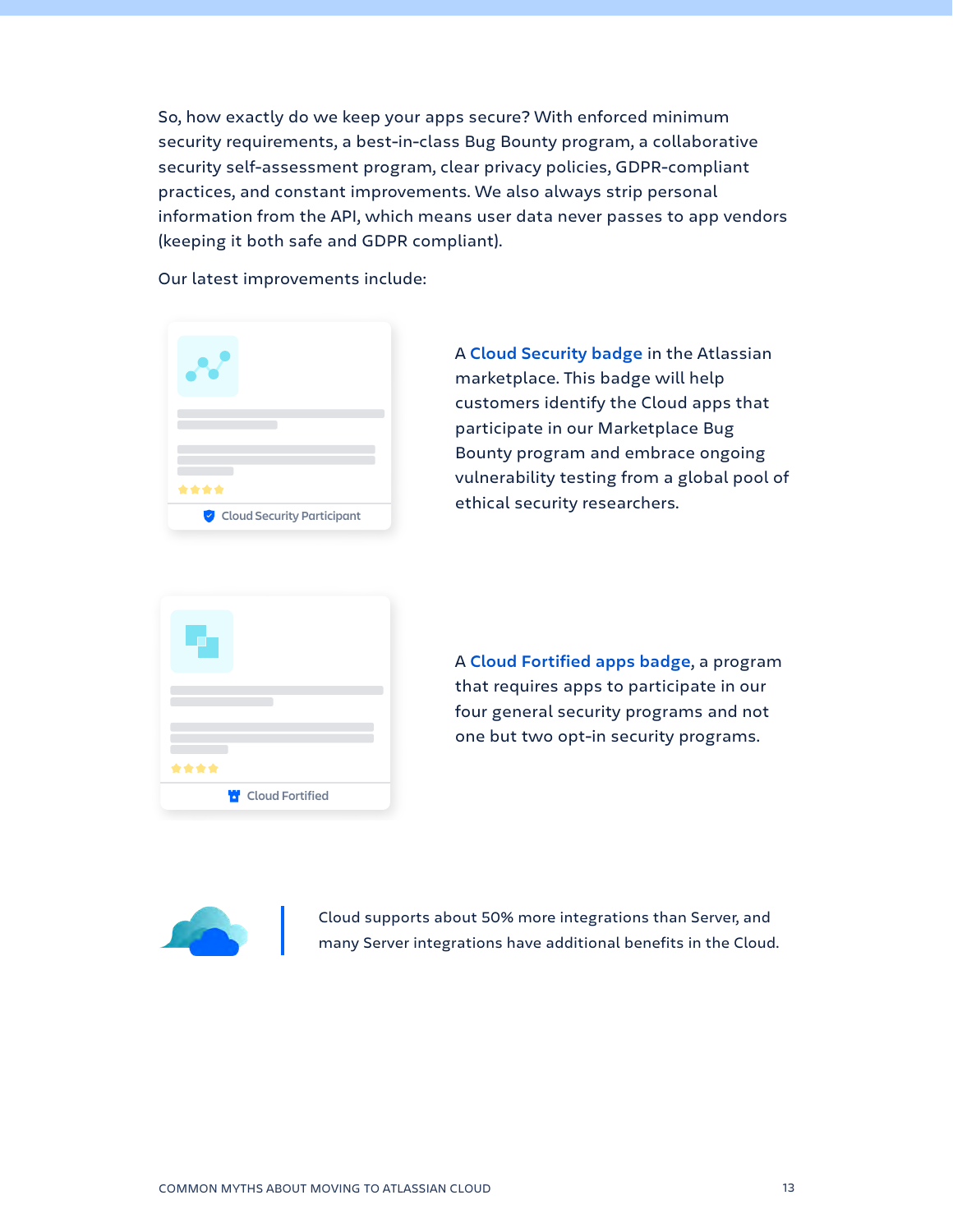# **Common myths about change management in the cloud**

**[Change management](https://www.atlassian.com/itsm/change-management)**. It's the important—sometimes daunting—practice of managing system changes to minimize risks, reduce incidents, stay compliant with regulations, and keep data secure. And it comes with some hesitations:

Will we be able to control our changes, manage our risk, and keep our data safe? Does cloud pose a risk to our change management goals? They're important questions to ask, but the good news here is that **clunky, traditional change management is not safer than the more agile practices that come with cloud**.

### **MYTH #1**

# **Control improves performance.**

### **THE TRUTH**

**Traditionally, companies have tried to reach their change management goals by controlling all changes with change advisory boards (CABs) and lengthy approval processes. The logic seems sound: more approvals mean safer releases, even if they slow things down—right?**

Fortunately for us in a world where speed matters, this logic doesn't hold up to scrutiny. In fact, teams with slower, more traditional change management processes are actually **260% more likely to be low performing** than their agile counterparts, according to the **[State of DevOps Report 2019](https://services.google.com/fh/files/misc/state-of-devops-2019.pdf)**. Which means high performers are more likely to be agile—good news for those who choose a more agile model like Atlassian Cloud.

# As our **[Risk Futurist Guy Herbert puts it](https://community.atlassian.com/t5/Compliance-articles/Series-How-to-prioritize-compliance-without-losing-development/ba-p/1100861)**:

**66** The truth is that most of us don't really need a six-layer approval process and months of back-and-forth with compliance approval boards…What we really need is some simple checks and balances.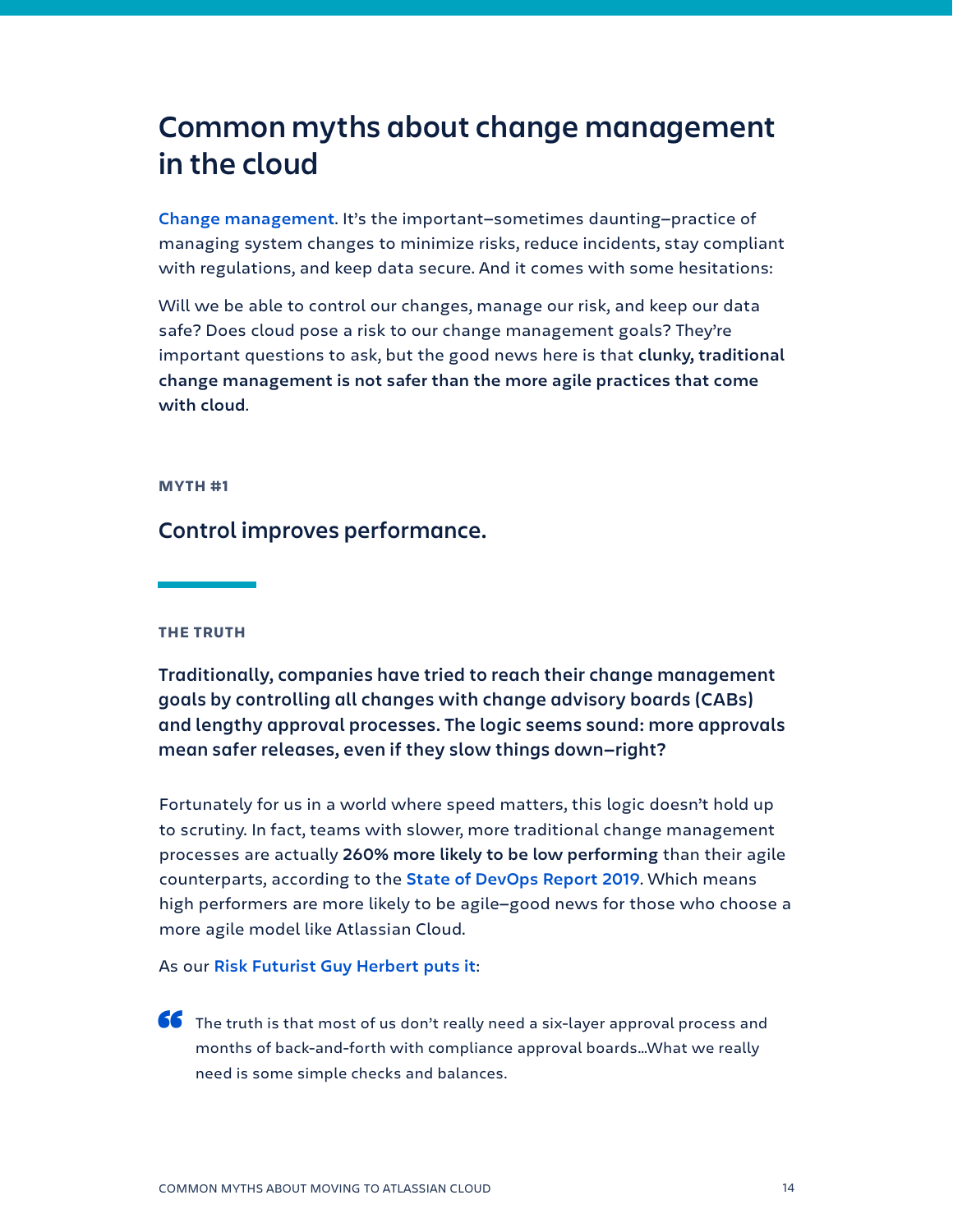**SaaS companies release too many new features without notice.**

# **THE TRUTH**

**It's true that here at Atlassian, we're constantly improving, testing, and releasing new features, security updates, and patches. But in a world where business needs, security best practices, and user expectations are constantly changing, that's the only way to keep up.**

There are costs to a slow release schedule. The most obvious is that if security falls behind, a disaster could be in your business future. In the first half of 2019, data breaches exposed **[4.1 billion records](https://www.varonis.com/blog/cybersecurity-statistics/)**. And if a hack takes your business offline? Experts estimate downtime costs companies an average of **[\\$5,600 to](https://www.atlassian.com/blog/platform/how-to-increase-profits-in-the-cloud)  [\\$9,000 per minute](https://www.atlassian.com/blog/platform/how-to-increase-profits-in-the-cloud)**.

A less obvious (though no less important) cost is team time. Small, frequent updates are easy to get used to and **[won't slow teams down](https://www.atlassian.com/blog/platform/4-ways-cloud-helps-future-proof-your-teams)**, while yearly or bi-yearly updates require your teams to face a sometimes-massive learning curve on new features or interface updates. Not to mention that those big updates may introduce new bugs—and without frequent fixes, teams have to work around them for months on end.

And if you're still worried about release schedules or if you have compliance needs that do require a bundled approach? Atlassian's **[sandbox](https://community.atlassian.com/t5/Confluence-articles/Using-Sandbox-amp-Release-tracks-in-Cloud-Premium/ba-p/1538255)** lets you test new apps, features, and automation rules before rolling them out, and release tracks let you delay new features if you prefer to bundle updates.

#### **MYTH #3**

**It's easier for my users/teams when we control the updates.**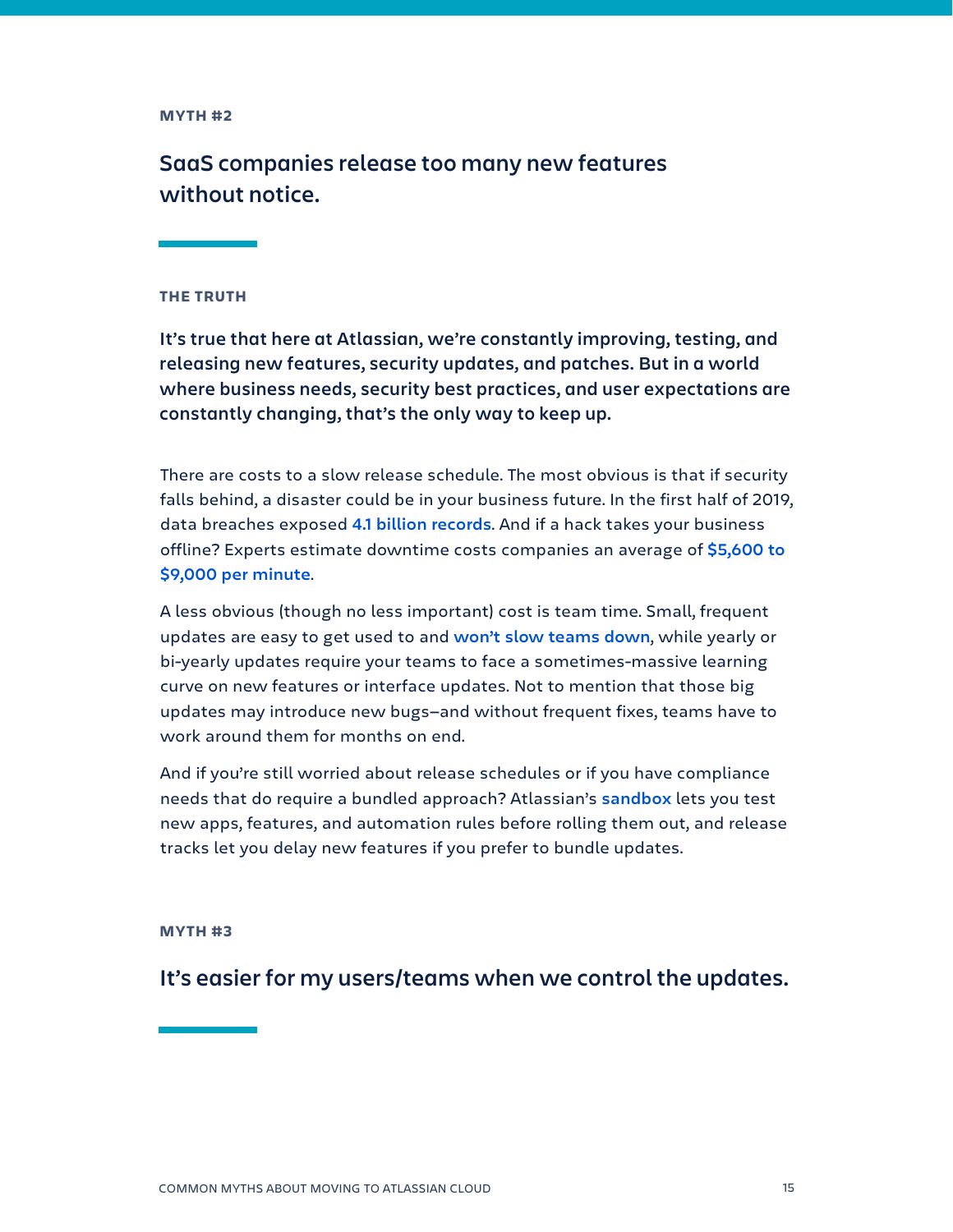#### **THE TRUTH**

**There are a lot of good reasons "improved employee satisfaction" is one of [the top three benefits customers cite when asked about Cloud](https://www.atlassian.com/blog/platform/top-five-benefits-of-cloud). We think one of those reasons is that tools are constantly improving, bugs are done away with the minute they rear their ugly heads, and a fast release schedule is easier to handle than a slow one.**

It's only logical, of course. Small changes are easier to adjust to than learning a whole new system. With on-prem systems, controlling updates typically means bombarding users with a pile of changes a few times each year. Cloud, on the other hand, is just moving one small thing at a time.

Even better, with quick bug fixes and improvements constantly available, teams are better able to do their jobs and can reallocate time spent on these tasks to higher value work.

# **What happens to my job if we move to Cloud?**

Sometimes these questions about control really boil down to a question about **how admin roles change with a move to Cloud**.

Hosting your tools on-prem means your team—and only your team—has full control over everything from release timing to security to app customization. And while that probably means more work for you, it may also give you a sense of comfort.

Moving to the Cloud, on the other hand, requires offloading some responsibilities. Trusting someone else to prioritize security, minimize downtime, release updates, and keep the systems that make you look good (or bad) to your boss running smoothly.

So, is it worth it? Does a move to the Cloud really take control out of your hands? And what exactly does the admin role look like post-migration? **[This whitepaper has the scoop](https://www.atlassian.com/whitepapers/becoming-an-atlassian-cloud-admin)**.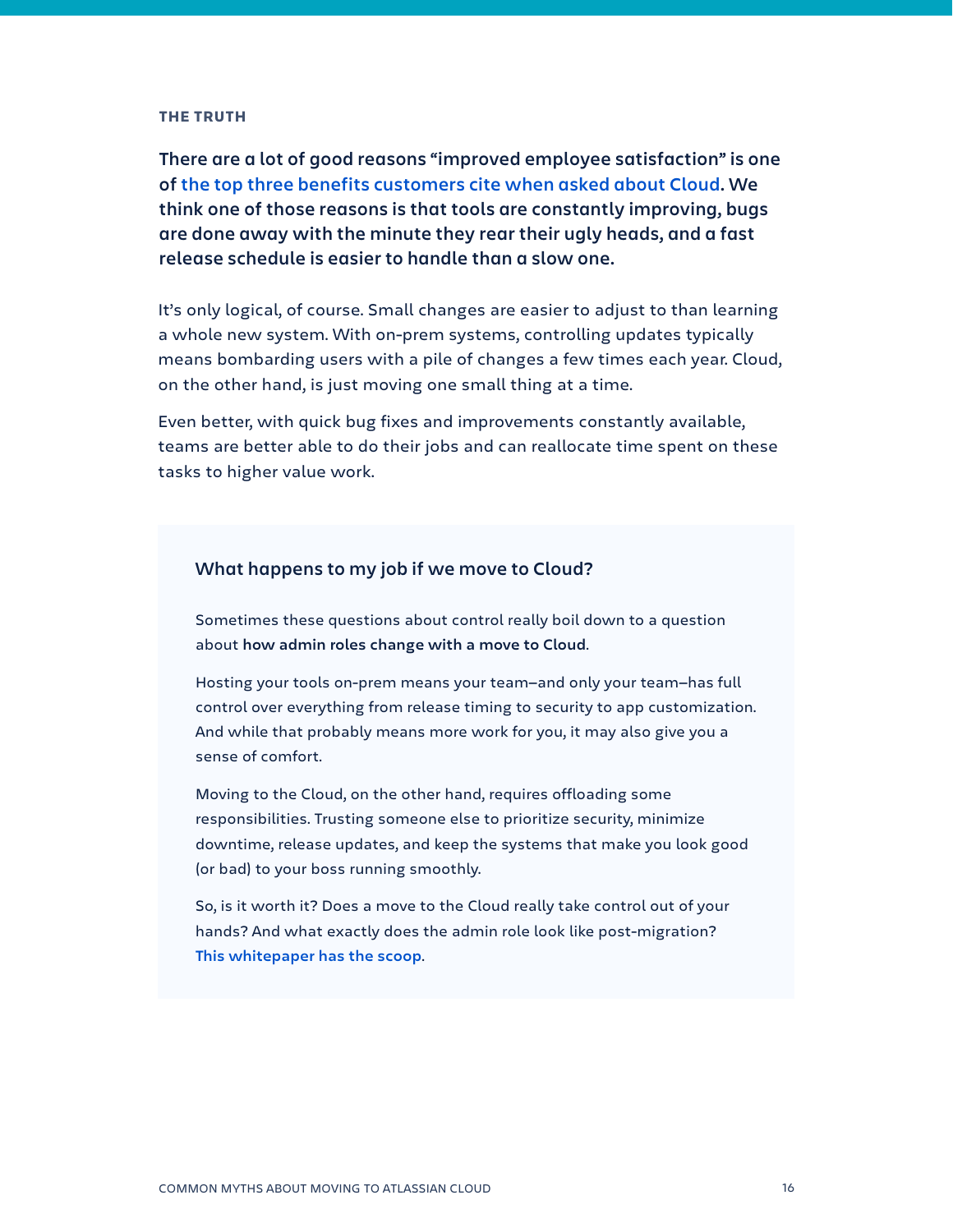# **Common myths about customization in the cloud**

Is Server more customizable than Cloud—and is customization even a good thing? This is yet another common question we hear from those on a journey from on-prem to Cloud. And it makes sense. After all, if you've finally got your systems and workflows where you want them, will a move to Cloud change that? Will it make it harder for you to meet your teams' unique needs?

The short answer is that Cloud is more flexible than you might think. The long answer is in the truth behind two common customization myths:

### **MYTH #1**

**I can create more custom workflows in Data Center.**

# **THE TRUTH**

**While it's true that Atlassian's Cloud systems are standardized for all users, it's not true that there's no space for customization. Pretty much everything you're used to doing as a Server admin you'll still be able to do in Cloud. The difference is in how you do those tasks, not that you do them.** 

When we ask Server admins about their experience making the switch, they tell us the old way of doing things involved a lot of messy workarounds, bad hacks, sub-optimal configurations (or over-configurations), solving the wrong problems, and tech debt they never quite got around to addressing.

As one **C[ommunity](https://community.atlassian.com/)** leader told us:

66 Atlassian Cloud is the reason I'm still such an incredibly passionate advocate for Atlassian. It reflects everything that made me first fall in love with Atlassian products all those years ago…The tool is there to support and elevate the team, not [forcing] the team to change how it works to support the tool. If you keep your configs simple and leverage the out-of-the-box offering…you're embracing agility.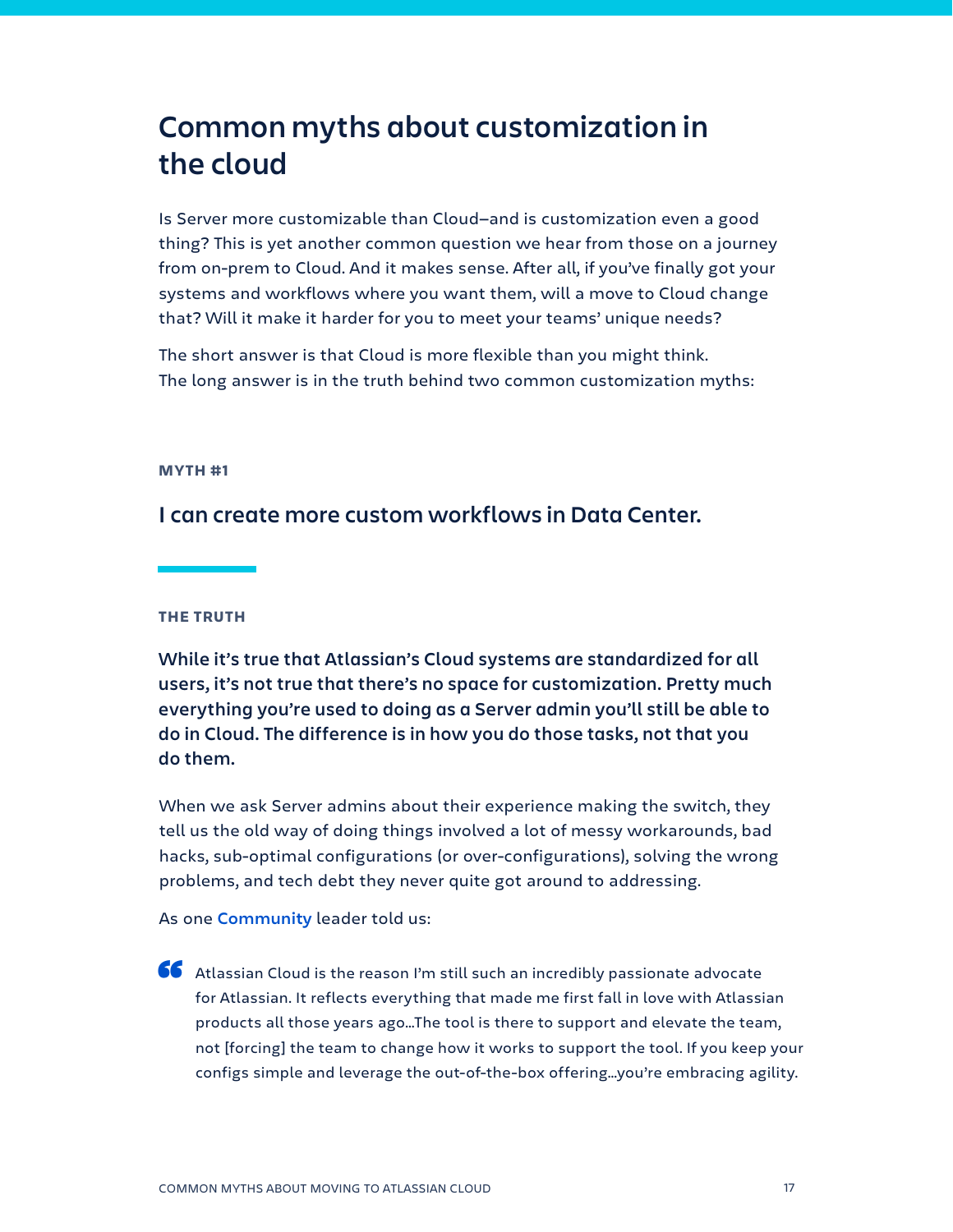And when you do need to customize? Our new **[Forge](https://developer.atlassian.com/platform/forge/)** app development platform helps you recreate custom apps with the right security guardrails in place.



# **MYTH #2**

**My customizations are tailor-made for the team's needs.**

### **THE TRUTH**

**Customization sounds like a great thing. Who doesn't want a tailormade suit that fits like a second skin? Who doesn't love a playlist curated to their exact tastes?**

But when it comes to tech tools, customization can take a turn for the worst. Not only is it extra work for your admins, but it often becomes a warren of complicated work-arounds, lost documentation, and workflows that actually slow teams down instead of speeding them up. Not to mention that as the customizations pile up, the system gets bulky and unwieldy. And as team needs change, they frequently abandon those customizations for another, then another, and then yet another.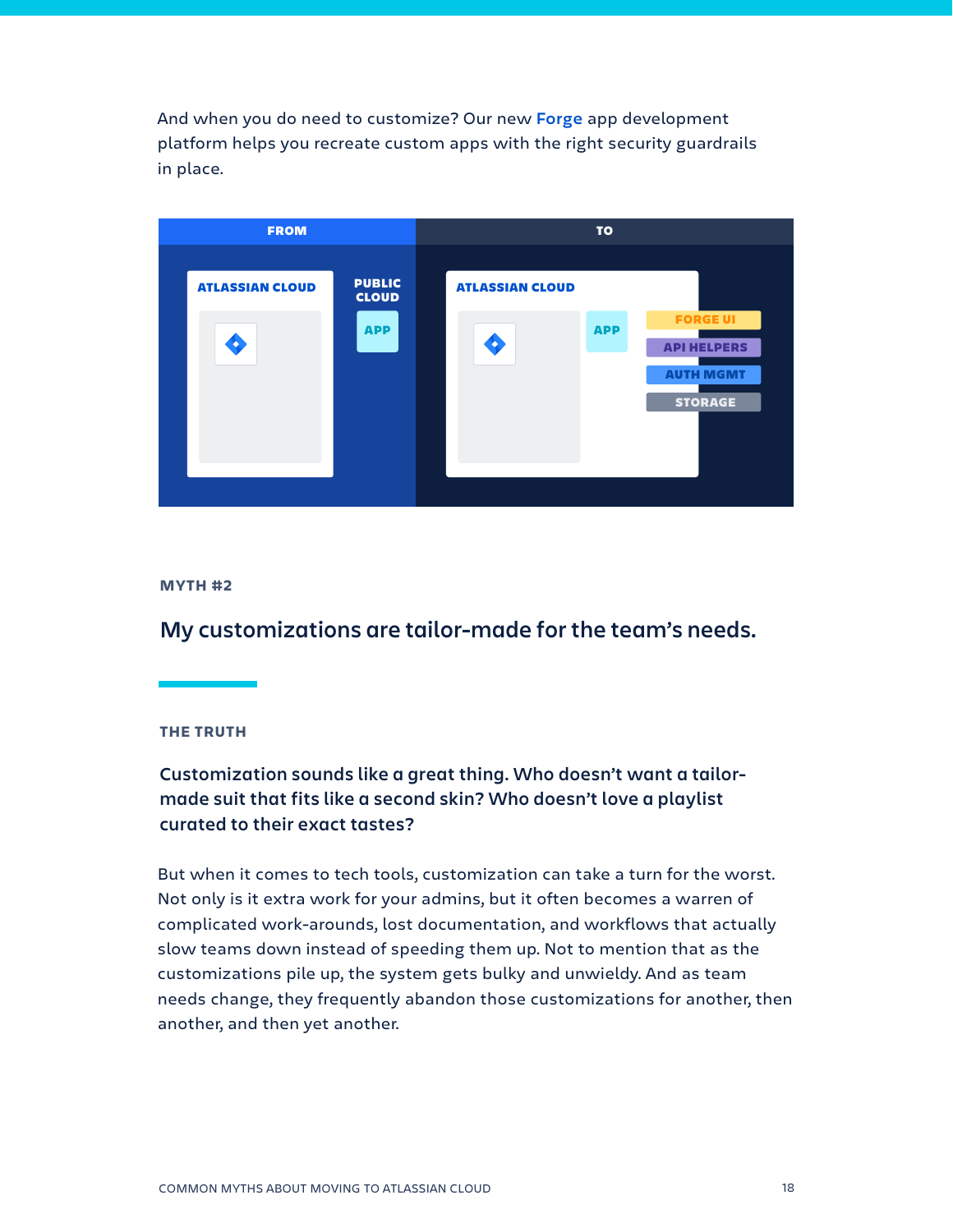As Forrester found in a **[recent report](https://www.atlassian.com/whitepapers/forrester-tei-atlassian-cloud)** about the Total Economic Impact of Atlassian Cloud,

66 Customizations are not intrinsically 'bad,' but in the case of some of the interviewees, customizations created silos. This not only meant a low efficiency rate in leveraging existing capabilities, but also meant a materially diverged application experience across teams. This led to both unfamiliarity when resources worked on different teams and significant time and effort to maintain and upgrade customizations...From a customization maintenance perspective, the organization starts with 75 customizations that need oversight and maintenance. Forrester estimates three weeks in time and effort to maintain each customization, which results in approximately 4.3 FTEs.

As one agile product owner at a global retail company explained in that same report:

66 Moving to Atlassian Cloud gave us a good, timely reason to discontinue customizations of standard tools and reestablish a shared competency and experience across teams.

So, yes, customizations can be a good thing. But they can also quickly become complex and outdated. This is why our tools lead with standardized workflows and treat customization as a backup plan rather than a day-to-day way of life. It's also why we have a robust collection of apps and integrations to support a wider range of workflows and team needs.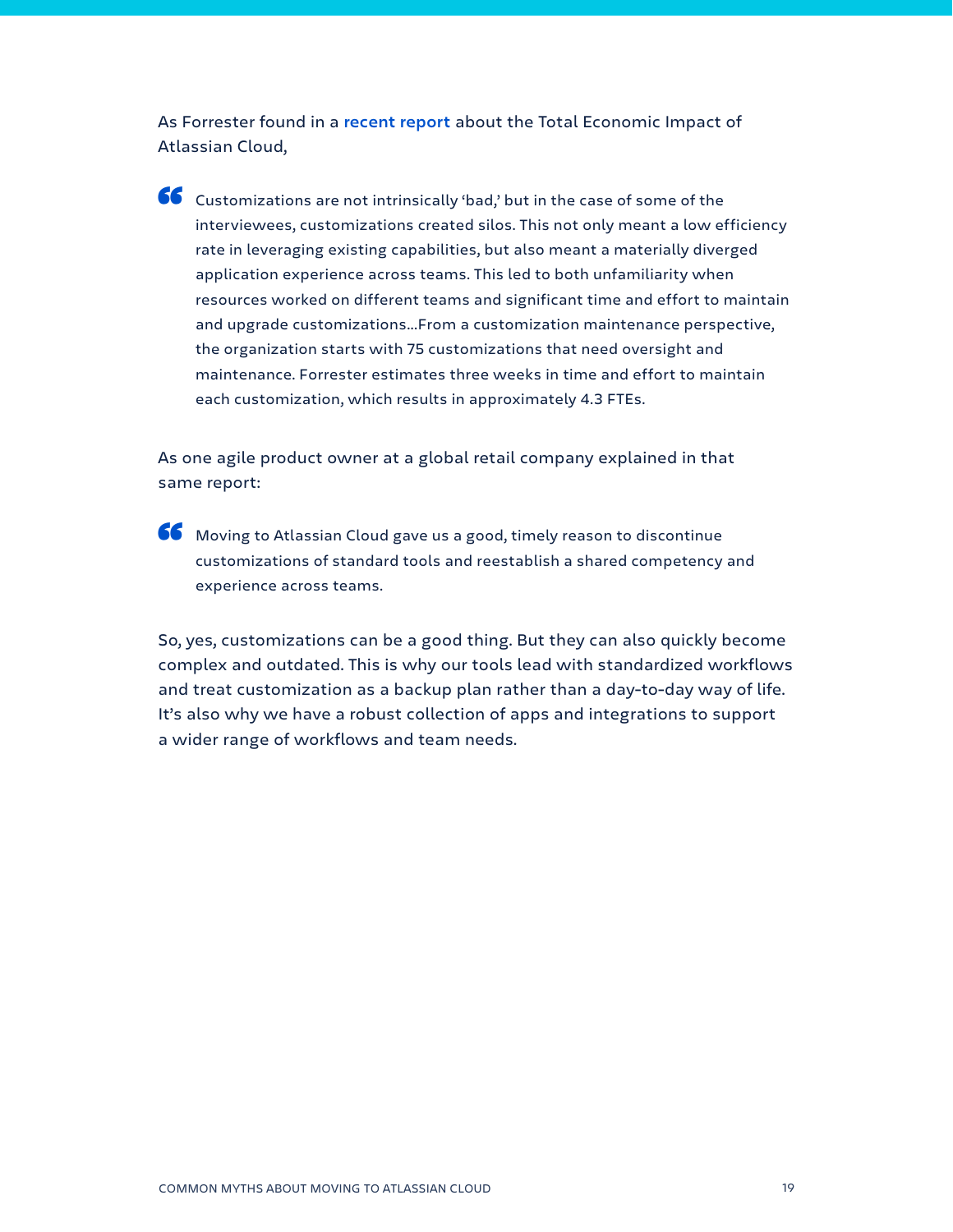# **Common myths about performance in the cloud**

If there's anything that can make or break business productivity, it's the performance of your tools. If they slow down or go down, it can cost you big—in lost productivity, IT time, and sometimes customer goodwill. We know because we use our tools, too!

The good news: performance concerns are unfounded. In fact, network performance is currently the #1 reason companies move to the cloud, according to **[a survey by INAP](https://www.inap.com/blog/reasons-cloud-data-center-migrations/)**. And with uptime guarantees, automatic scaling, and automatic performance upgrades, it's no wonder.

#### **MYTH #1**

# **Cloud is slower than on-prem.**

**THE TRUTH**

**Not all cloud providers are created equal, but today's best-in-class cloud tools are often faster than on-prem. In fact, moving to the cloud improves the speed of IT service delivery—according to [76% of enterprise](https://www.idg.com/tools-for-marketers/2018-cloud-computing-survey/)  [leaders](https://www.idg.com/tools-for-marketers/2018-cloud-computing-survey/). That's what the data says, and it's what we hear from customers when they migrate.**

So, why is Atlassian's Cloud performance so top-notch? For starters, we're hosted on AWS—a Cloud provider consistently ranked among the best of the best. Our Cloud products offer 99.9% - 99.95% uptime guarantees. We leverage economies of scale to bring the best technology, latest improvements, and deep expertise to thousands of customers. And our globally distributed data centers are better for global teams.

Plus, **[our real-time Statuspage](https://status.atlassian.com/)** always has the latest updates on system availability and performance—so you never have to feel out of the loop.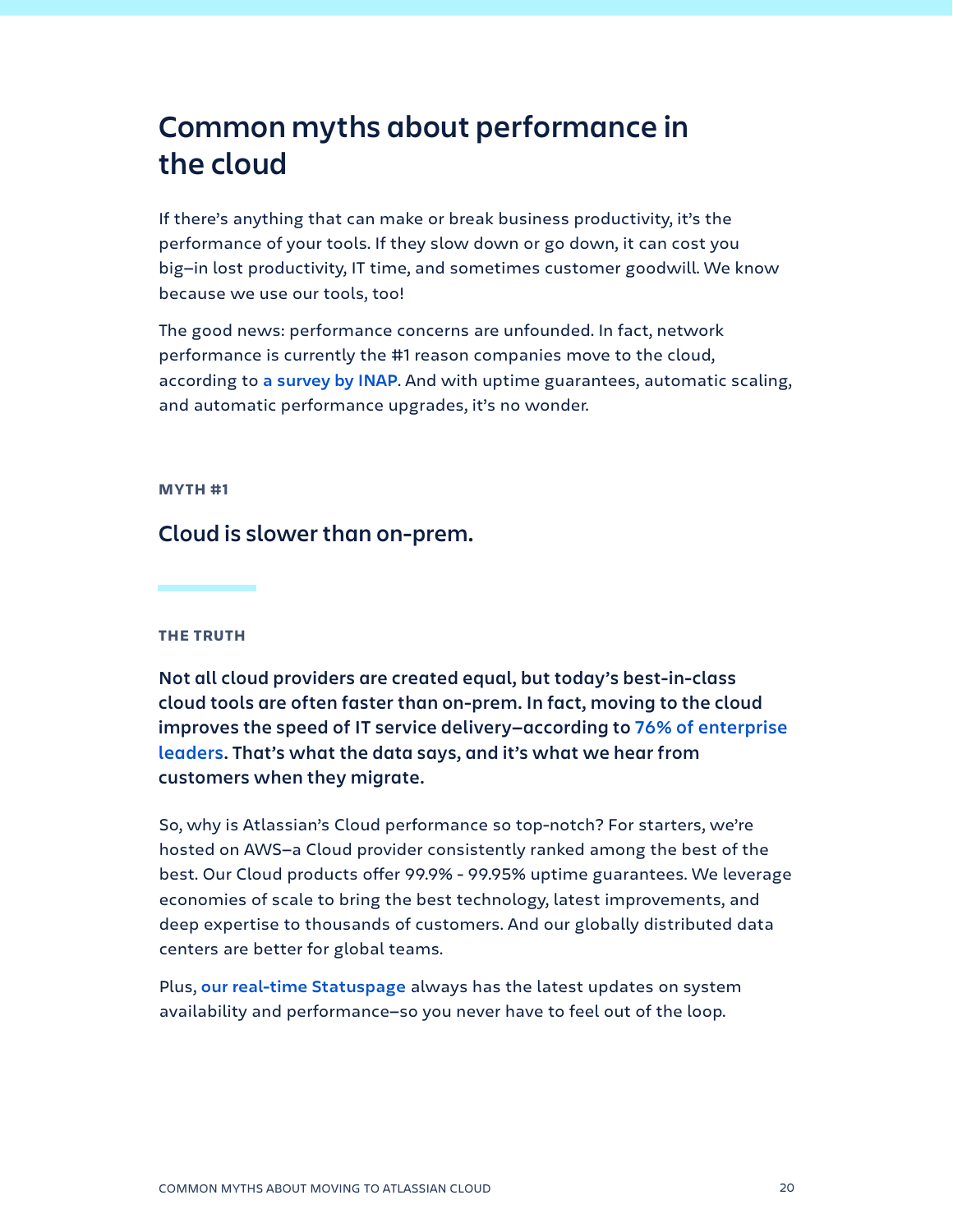Not to mention that we're improving all the time. Our popular Jira Roadmaps are now 1.5x faster than before and most Confluence pages load 2x faster. And the experience is only going to get even better with time. Check out our **[performance cloud roadmap](https://www.atlassian.com/roadmap/cloud?selectedProduct=&category=performanceReliability)** to keep up with the latest.

### **MYTH #2**

# **An outage in cloud would be a nightmare for my team.**

### **THE TRUTH**

**Downtime is always a nightmare, it's true. It costs companies an average of \$5,600 to \$9,000 per minute—and that's not factoring in the high stress, lost sleep, and frustration of your on-call technicians.**

But with financially-backed uptime guarantees on our **[Premium](https://www.atlassian.com/software/premium)** and **[Enterprise](https://www.atlassian.com/enterprise/cloud)** Cloud plans and a steady track record, you can rest easy in Atlassian Cloud. And if your systems do go down? Someone else takes care of it (instead of waking you up in the middle of the night).

As Laurent Bordier of **[Lucid Motors](https://www.atlassian.com/customers/lucid-motors)** says:

**66** With Atlassian Cloud, I'm not waking up in the middle of the night because a node in the data center was down. That's a hugely positive aspect for me and my customers because I can ensure the best SLA possible.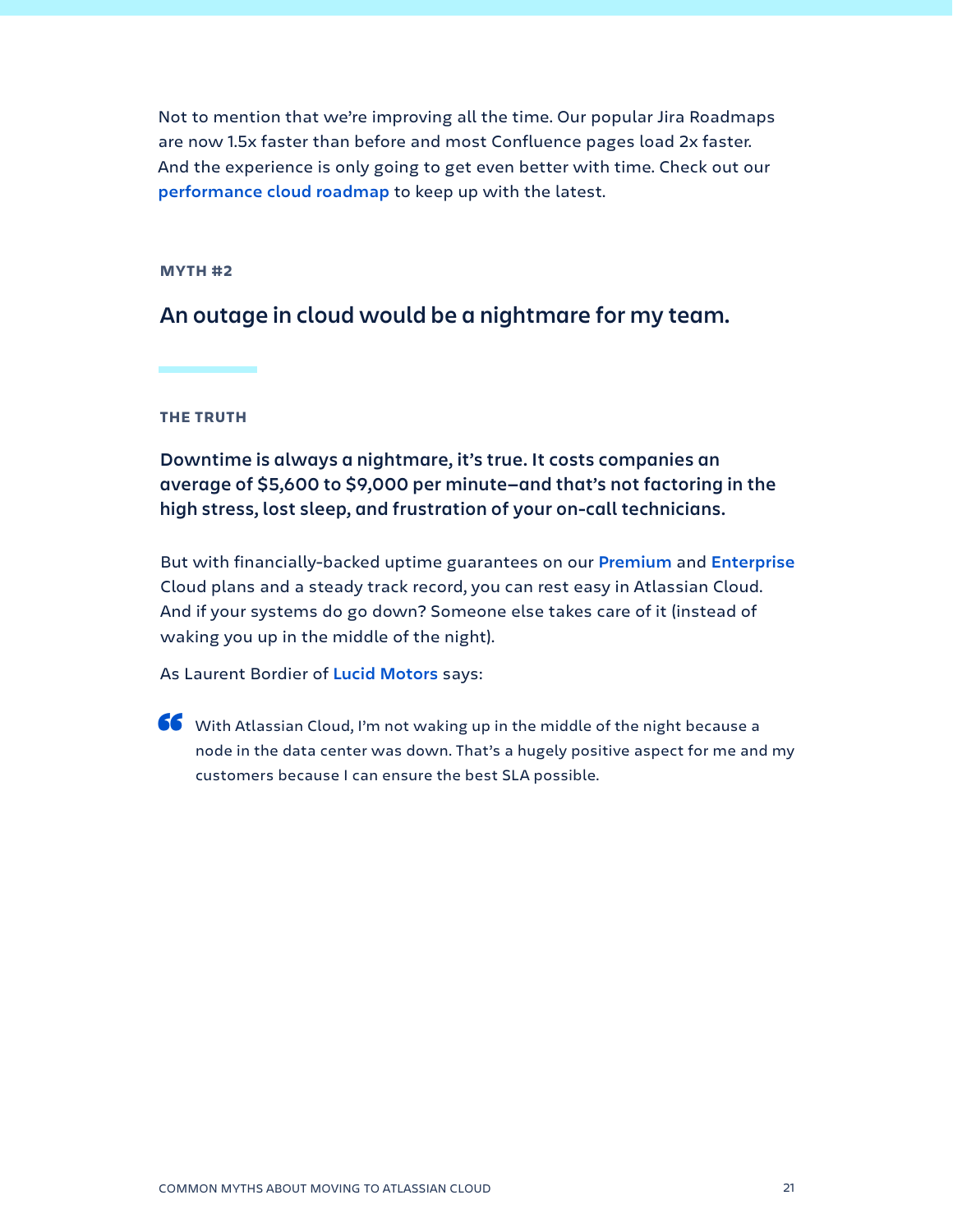# **Common myths about scalability in the cloud**

Can cloud support large enterprises? Can it grow as our business does? How many users can it realistically support?

The answers are all good news. Yes, Atlassian Cloud supports large enterprises. Yes, it is built to grow with your business. And yes, your thousands of users are no problem for us.

# **MYTH #1**

**Cloud is only for small teams. It can't support a large enterprise.**

# **THE TRUTH**

**With heavy hitters like Redfin, Afterpay, Dropbox, and Rockwell Automation embracing Atlassian Cloud, this simply isn't true. In fact, 80% of the Fortune 500 have an Atlassian Cloud license. We have 10 million monthly active users. And more than 170,000 customers use our products across 190 countries.**

Cloud is built to scale with your business—in terms of **[computing power](https://www.atlassian.com/blog/platform/how-to-scale-in-the-cloud)**, features, and user counts. That's why we have **[tiered plans](https://www.atlassian.com/cloud-migration/explore-cloud)**—Standard, Premium, and Enterprise—with each plan building on the others to offer features and options important for larger, more complex organizations.

As for user counts, currently, Jira and Confluence Cloud support 20,000 users per instance. By 2022, that number will jump to 35,000 (with **[plans to keep](https://www.atlassian.com/roadmap/cloud?category=cloudUserLimits&search=)  [going up from there](https://www.atlassian.com/roadmap/cloud?category=cloudUserLimits&search=)**). And if your organization is larger than that? No worries. Our Enterprise plan has you covered with unlimited instances.



Wondering how high-performing companies scale in the Cloud? **[We wrote a whitepaper for you.](https://www.atlassian.com/whitepapers/how-to-scale-cloud)**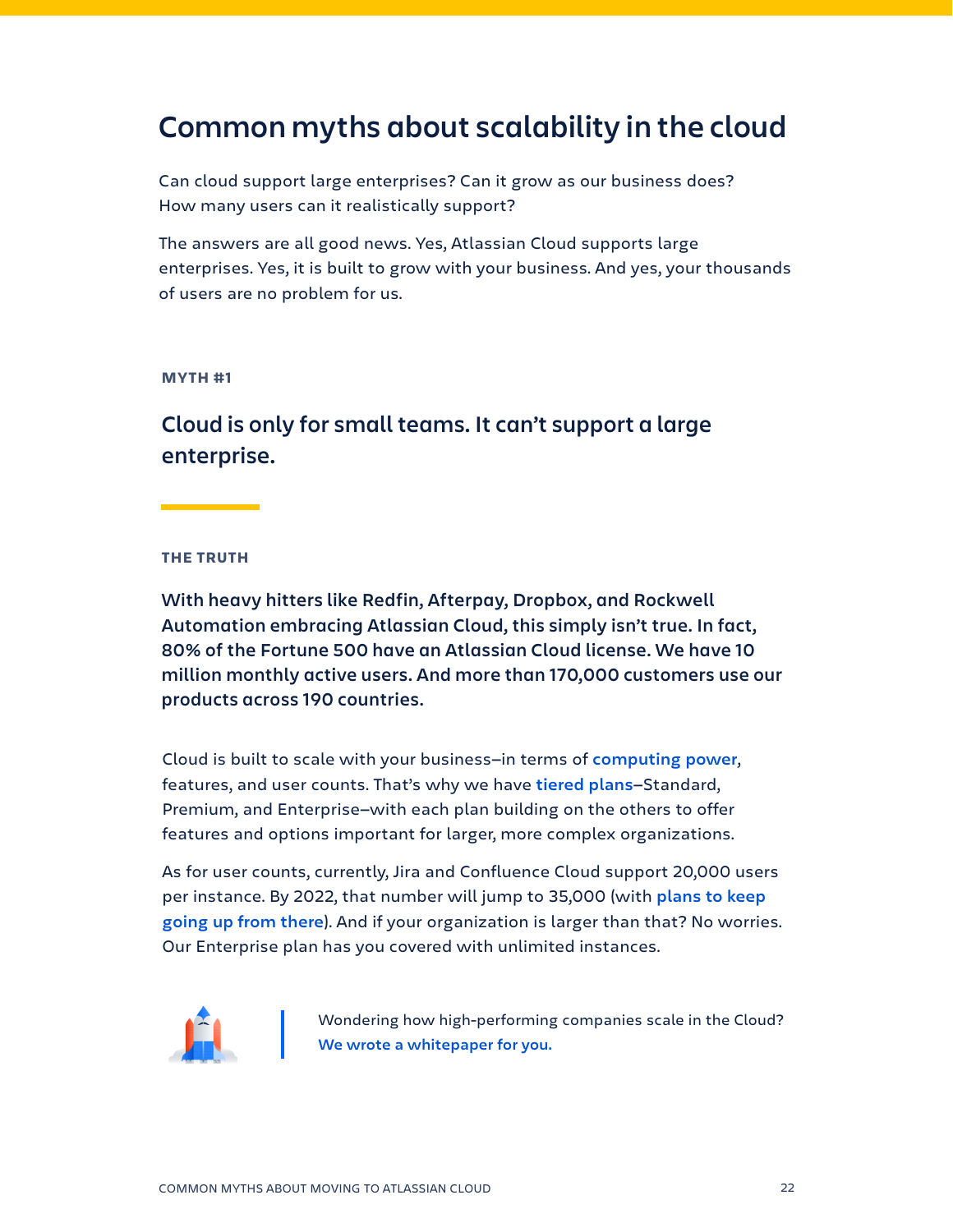**Cloud doesn't support the complexity of large enterprises.**

# **THE TRUTH**

**With more complex infrastructure, globally distributed teams, and significant requirements for everything from security and compliance to change management, enterprise companies are certainly a league of their own.** 

But, as the numbers above demonstrate, that hasn't kept the heavy hitters away from the proven benefits of Cloud. Because the right Atlassian Cloud plan not only supports complex enterprise needs; *it simplifies them*.

The multi-instance capability of our Enterprise product supports autonomy for teams, data segregation for security, or environment customization based on specialized workflows and Marketplace apps, among other benefits for complex organizations.